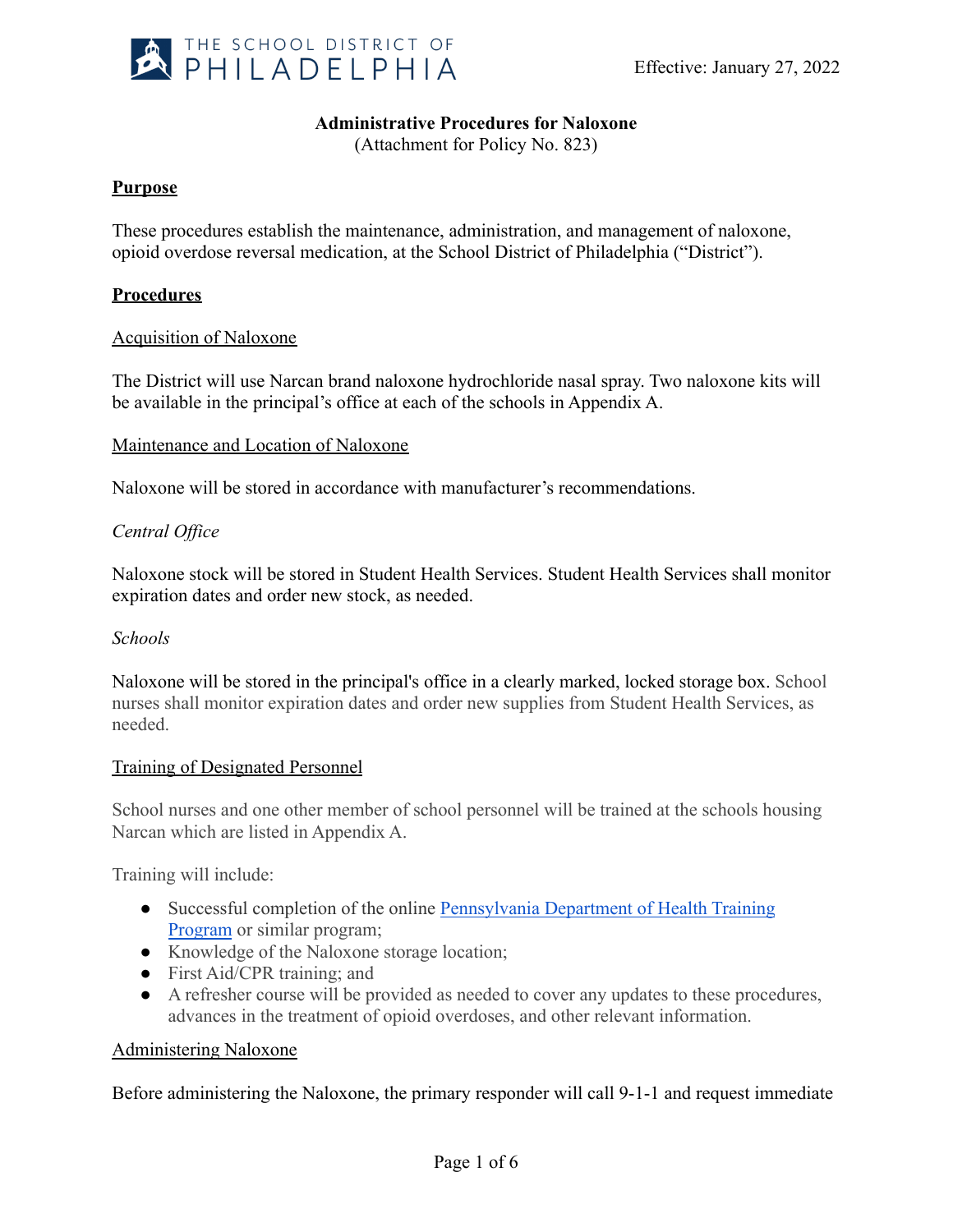

medical response. They will call for the school nurse or other trained personnel and the School Safety Officer ("SSO"), if available.

School Safety Officers ("SSOs"), where assigned, will be present to provide support should an individual become agitated and/or aggressive upon awakening. For locations without an assigned SSO, or the SSO is not on location, the principal or designee should contact School Safety Dispatch at 215-400-6000 so an SSO or supervisor can be assigned to respond to the location.

Additional personnel, responding to the scene, will:

- Assist in directing emergency medical services ("EMS") to the scene and
- Provide assistance in clearing the area of bystanders.

The person who administers the naloxone will notify the building administrator and will note the time(s) that the Naloxone is administered to the affected person for notification to EMS personnel and for reporting purposes.

# *RESPOND*

# **Observe individual for signs and symptoms of opioid overdose**

The school nurse or other trained personnel will observe the individual for signs and symptoms of opioid overdose.

Suspected or confirmed opioid overdose consists of:

- Respiratory depression evidenced by slow respirations or no breathing (apnea)
- Unresponsiveness to stimuli (such as calling name, shaking, sternal rub)

Suspicion of opioid overdose can be based on:

- Presenting symptoms
- History
- Report from bystanders
- School nurse or staff prior knowledge of person
- Nearby medications, illicit drugs, or drug paraphernalia

| <b>Opioid Overdose vs. Opioid High</b> |                                                                 |
|----------------------------------------|-----------------------------------------------------------------|
| <b>Opioid High</b>                     | <b>Opioid Overdose</b>                                          |
| Relaxed muscles                        | Pale, clammy skin                                               |
| Speech slowed, slurred breathing       | Speech infrequent, not breathing,<br>very shallow breathing     |
| Appears sleepy, nodding off            | Deep snorting or gurgling                                       |
| Responds to stimuli                    | Unresponsive to stimuli (calling<br>name, shaking, sternal rub) |
| Normal heart beat/pulse                | Slowed heart beat/pulse                                         |
| Normal skin color                      | Cyanotic skin coloration (blue lips,<br>fingertips)             |
|                                        | Pinpoint pupils                                                 |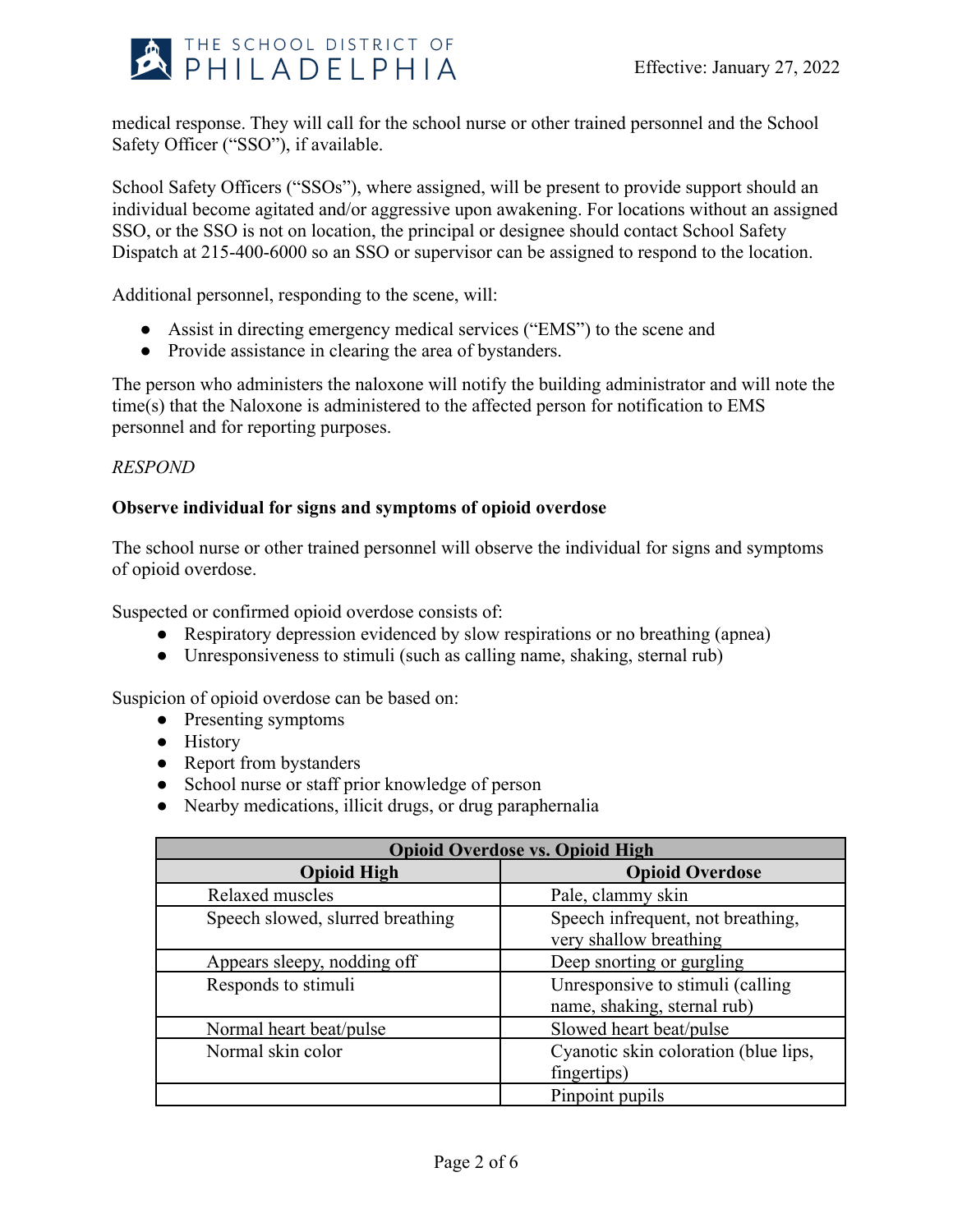

The school nurse or other trained personnel will assess breathing and perform rescue breathing if needed.

- Place the person on their back.
- Tilt their chin up to open the airway.
- Check to see if there is anything in their mouth blocking their airway, such as gum, toothpick, undissolved pills, syringe cap, cheeked Fentanyl patch. If present, remove it.
- If using mask, place and hold mask over mouth and nose.
- If not using a mask, pinch their nose with one hand and place your mouth over their mouth.
- Give 2 even, regular-sized breaths.
- Blow enough air into their lungs to make their chest rise.
	- If you are using a mask and don't see their chest rise, out of the corner of your eye, tilt the head back more and make sure the seal around the mouth and nose is secure.
	- If you are not using a mask and don't see their chest rise, out of the corner of your eye make sure you're pinching their nose.
- Breathe again.
- Give one breath every 5 seconds.

# *REVERSE*

# **Administer intranasal naloxone**

The school nurse or other trained personnel will tilt head back and spray (4 mg) into one nostril. If additional doses are needed, they will give it in the other nostril.

**Remove** NARCAN Nasal Spray from the box. Peel back the tab with the circle to open the NARCAN Nasal Spray.





**NOZZLE** 

**Hold** the NARCAN nasal spray with your thumb on the bottom of the plunger and your first and middle fingers on either side of the nozzle.

# Gently insert the tip of the nozzle into either nostril.

• Tilt the person's head back and provide support under the neck with your hand. Gently insert the tip of the nozzle into one nostril, until your fingers on either side of the nozzle are against the bottom of the person's nose.

**Press the plunger firmly** to give the dose of NARCAN Nasal Spray. . Remove the NARCAN Nasal Spray from the nostril after giving the dose.







(Graphic credit: ADAPT Pharma, 2015)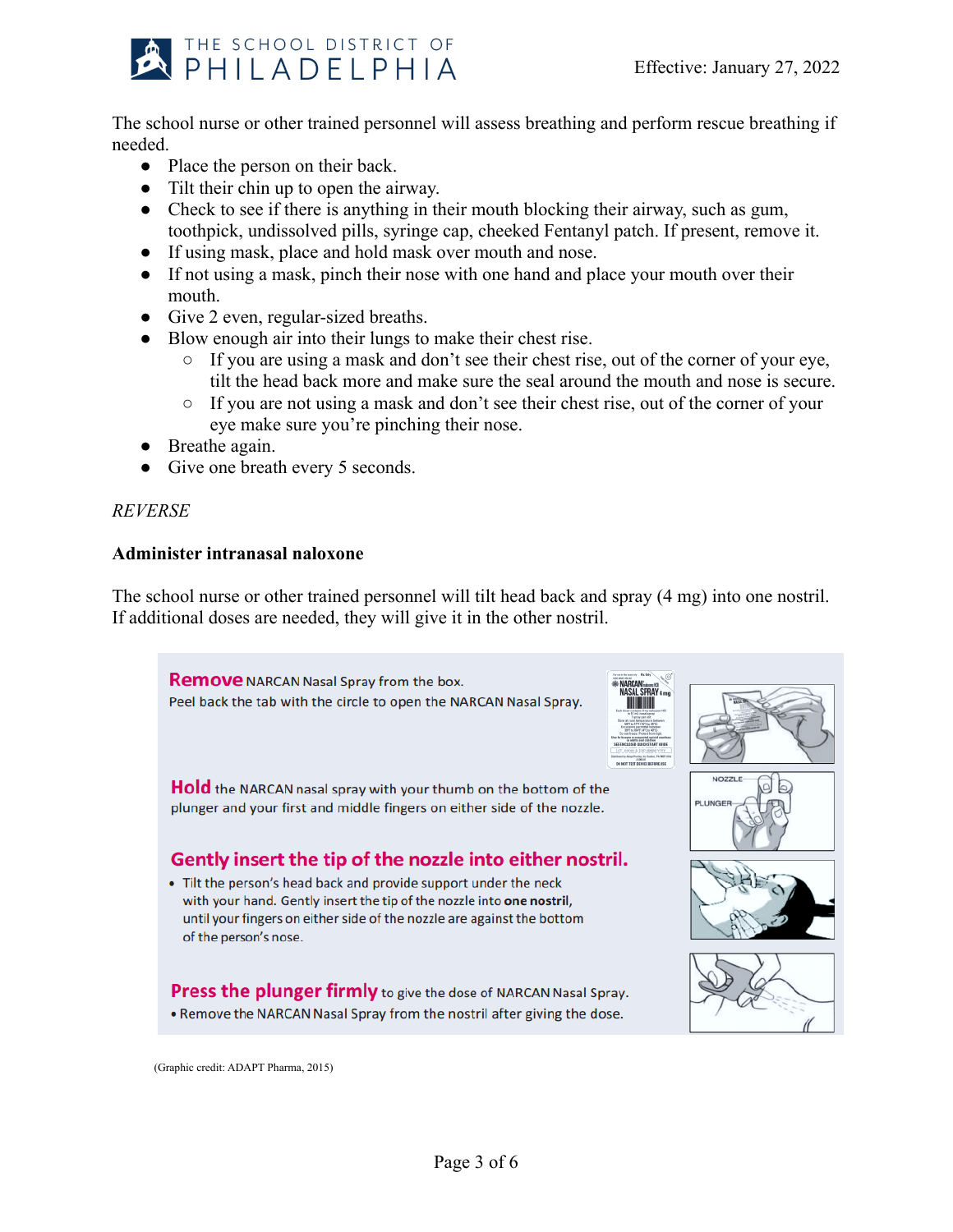

The school nurse or other trained personnel will place the person in recovery position (lying on their side) and stay with the person until help arrives.

The SSO will seize all illegal and/or non-prescribed opioid narcotics found on victim and process in accordance with District protocols. The SSO and nurse will stay with the individual until EMS arrives. Where a physical intervention is required, the SSO will utilize approved Safety Care techniques.

Note: Using naloxone in patients who are [opioid dependent](http://www.ncbi.nlm.nih.gov/pmc/articles/PMC2851054/) may result in severe opioid withdrawal symptoms such as restlessness or irritability, body aches, diarrhea, increased heart rate (tachycardia), fever, runny nose, sneezing, goosebumps (piloerection), sweating, yawning, nausea or vomiting, nervousness, shivering or trembling, abdominal cramps, weakness, and increased blood pressure. **Risk of adverse reaction should not be a deterrent to administration of naloxone.**

# *REFER*

- For students, the school nurse will ensure that the parent/guardian is immediately contacted per school protocol.
- For students, the school nurse, counselor, or STEP (Support Team for Educational Partnership) staff will follow up with treatment referral recommendations, as appropriate.
- Trained personnel or SSO will file an incident report at [seriousincident@philasd.org](mailto:seriousincident@philasd.org) or by calling 1-215-400-6100.
- Administering personnel will complete a [Naloxone Administration](https://docs.google.com/document/d/1AgMAxqUdRf4JXCaWD4JLnoqgqCZe8RkRBI7Jfvc7fW8/edit) Report form.

# **Appendix A**

Lewis C. Cassidy Academics Plus 6523 Lansdowne Avenue Philadelphia, PA 19151

William Cramp School 3449 Mascher Street Philadelphia, PA 19140

Franklin S. Edmonds School 8025 Thouron Avenue Philadelphia, PA 19150

Lewis Elkin School 3199 D Street Philadelphia, PA 19134

Frankford High School 5000 Oxford Avenue Philadelphia, PA 19124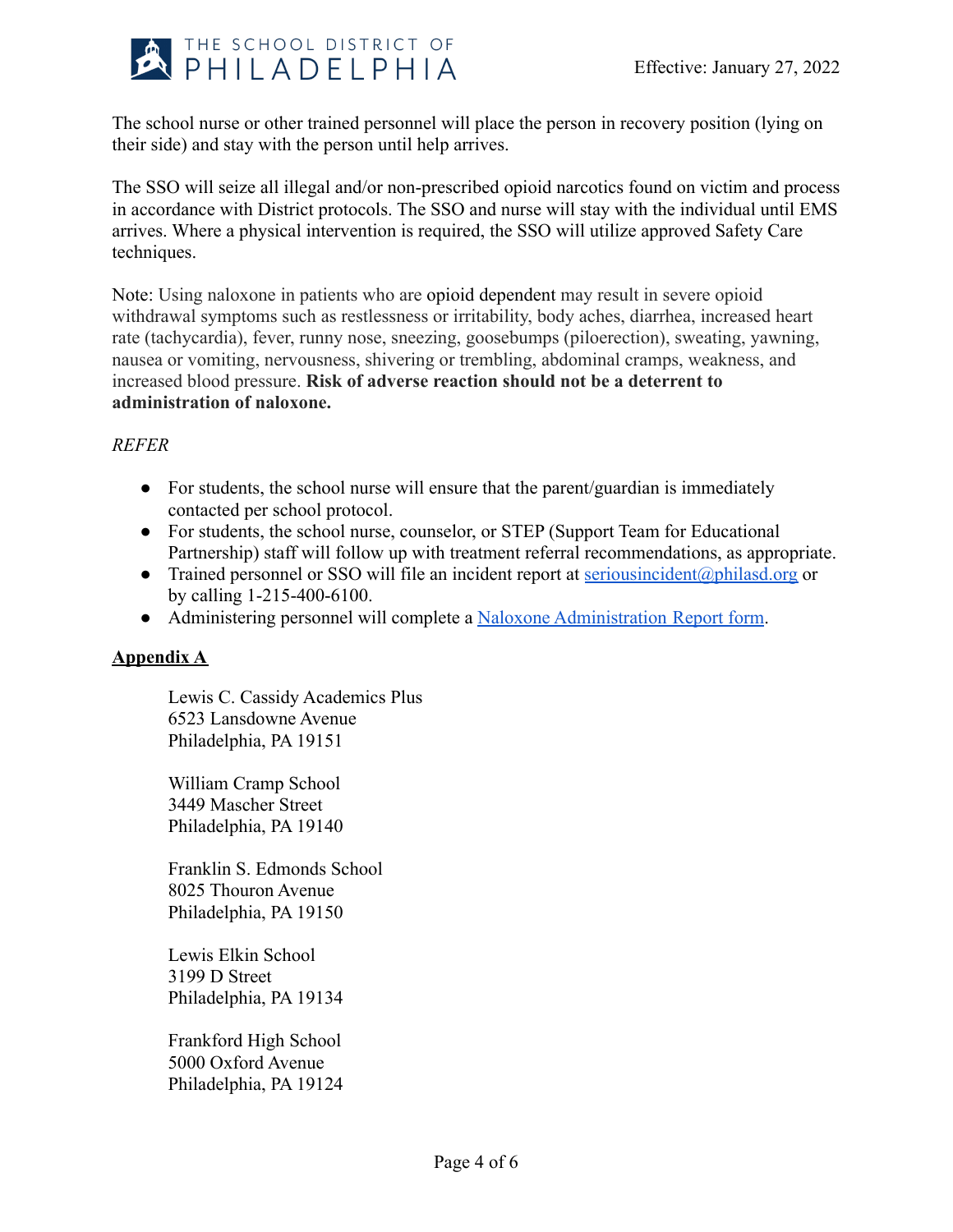

Edward Gideon School 2817 Glenwood Avenue Philadelphia, PA 19121

Alain Locke School 4550 Haverford Avenue Philadelphia, PA 19104

James Logan School 1700 Lindley Avenue Philadelphia, PA 19141

Martha Washington School 766 North 44th Street Philadelphia, PA 19104

Morton McMichael School 3543 Fairmount Avenue Philadelphia, PA 19104

General George G. Meade School 1600 North 18<sup>th</sup> Street Philadelphia, PA 19121

Penrose School 2515 South 78th Street Philadelphia, PA 19153

Samuel Powel School 301 North 36th Street Philadelphia, PA 19104

South Philadelphia High School 2101 South Broad Street Philadelphia, PA 19148

Phillip H. Sheridan School 800 East Ontario Street Philadelphia, PA 19134

Science Leadership Academy Middle School 3600 Market Street Philadelphia, PA 19104

Southwark School 1835 South 9<sup>th</sup> Street